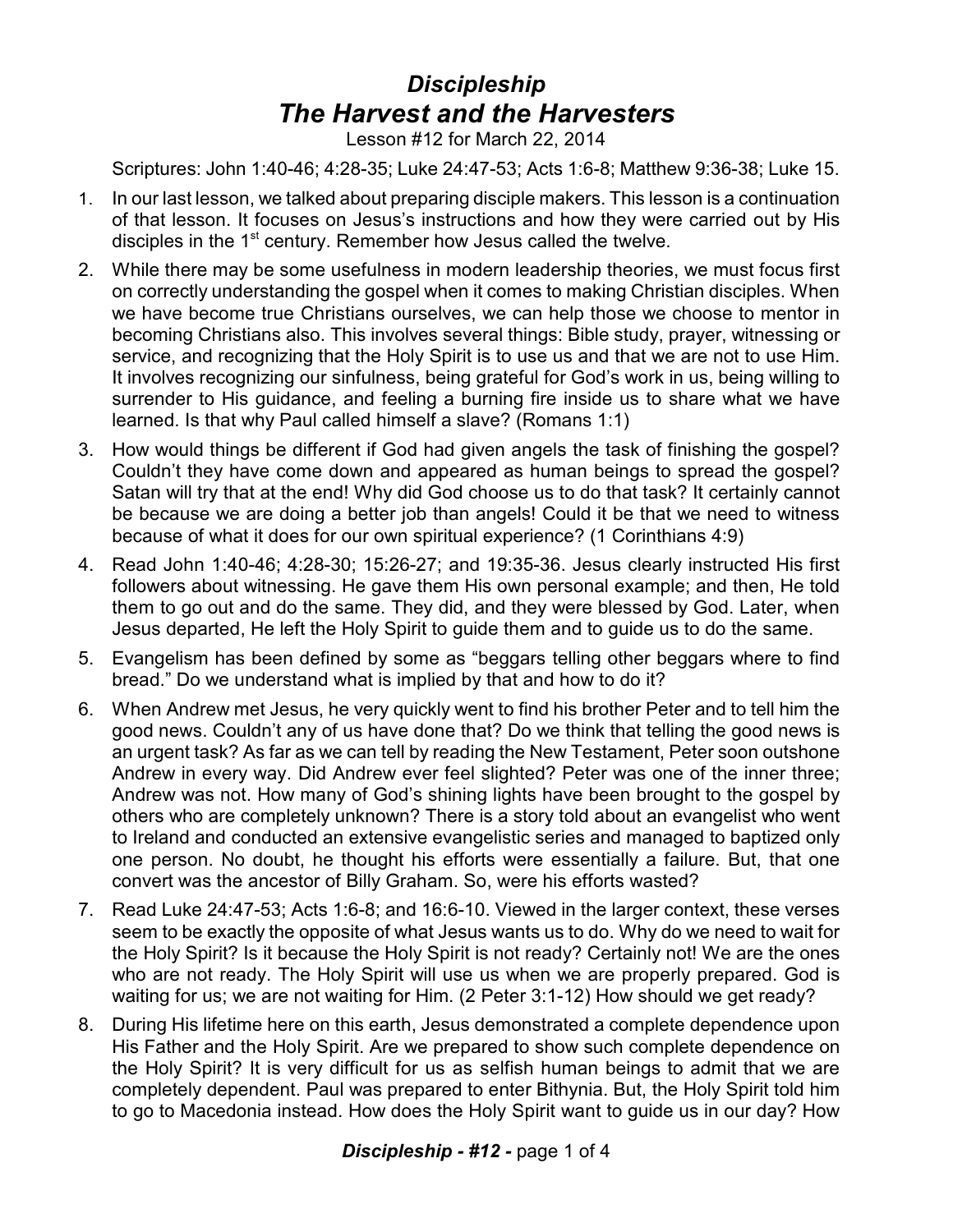can we learn and teach patience and the willingness to wait on the Lord?

9. Read Mark 6:7-13; Matthew 10:5-15,23; 16:14-20; 18:17-20; 28:18-20; and John 20:21-23. Very shortly after officially calling His disciples, Jesus sent them out to minister in Galilee. He sent them to places where He had already gone and had prepared the ground. He told them to heal the sick, raise the dead, cleanse lepers, and cast out demons. He gave all of them the "keys to the kingdom of heaven." What are the keys of the kingdom of heaven?

> Peter had expressed the truth which is the foundation of the church's faith, and Jesus now honored him as the representative of the whole body of believers. He said, "I will give unto thee the keys of the kingdom of heaven: and whatsoever thou shalt bind on earth shall be bound in heaven: and whatsoever thou shalt loose on earth shall be loosed in heaven."

> **The keys of the kingdom of heaven are the words of Christ. All the words of Holy Scripture are His, and are here included.** These words have power to open and to shut heaven. They declare the conditions upon which men are received or rejected. Thus the work of those who preach God's word is a savor of life unto life or of death unto death. Theirs is a mission weighted with eternal results.—Ellen G. White, *The Desire of Ages*, pp. 413.6-414.1. [Bold type is added.]

- 10. Jesus told His disciples to treat their task as very urgent. They were not even supposed to greet people on the way. Why did He tell them that? In those days, greetings took a long time; and they were on an urgent mission. What does that mean for us?
- 11. If we truly believe–as Jesus said–that we have been given the task of sharing the "bread" with other beggars, isn't He willing to give us the necessary skills, talents, capabilities, and strength we need to do that? How do we find the people who are truly spiritually hungry?
- 12. It is very easy for modern Adventists and other Christians to believe that the pastor is much better qualified than we are; therefore, he should do the evangelizing. If there was ever a time when a Leader was more qualified than His followers, it certainly was the case of Jesus with His first disciples. But, He sent them out. And all they had to work with was His previous instructions and His personal example. What does He give us to work with in our day? We have a lot more information and guidance available to us than they did.
- 13. We must remember that every one of us is given a task or tasks to do. Sometimes, church leaders suggest that only certain people are capable of doing the task. But, Jesus sent out all of His disciples–even Judas–to evangelize Galilee! Don't we all have talents?
- 14. It is interesting to notice that in Matthew 9:36-38 Jesus said we are to pray to God to send out more harvesters. He did not say that we just need to work harder.
- 15. But, in order to harvest or even to prepare to harvest, we need to go out and find the fields that are ready. It is very easy for church members to cling to each other and focus most of their efforts on maintaining their group. But, Jesus said almost nothing about maintaining the group. He gave us instructions for going out and praying for more harvesters.
- 16. We need to recognize that the church body itself has legitimate needs. How do we find the right balance between meeting the needs within the church and the needs of the community around us? What would happen if every church member was looking for opportunities to share the gospel outside of the church? Wouldn't most of the problems within the church disappear? In fact, that church would probably be exploding!
- 17. Read Luke 15. In this chapter Jesus talked about three things that were apparently lost.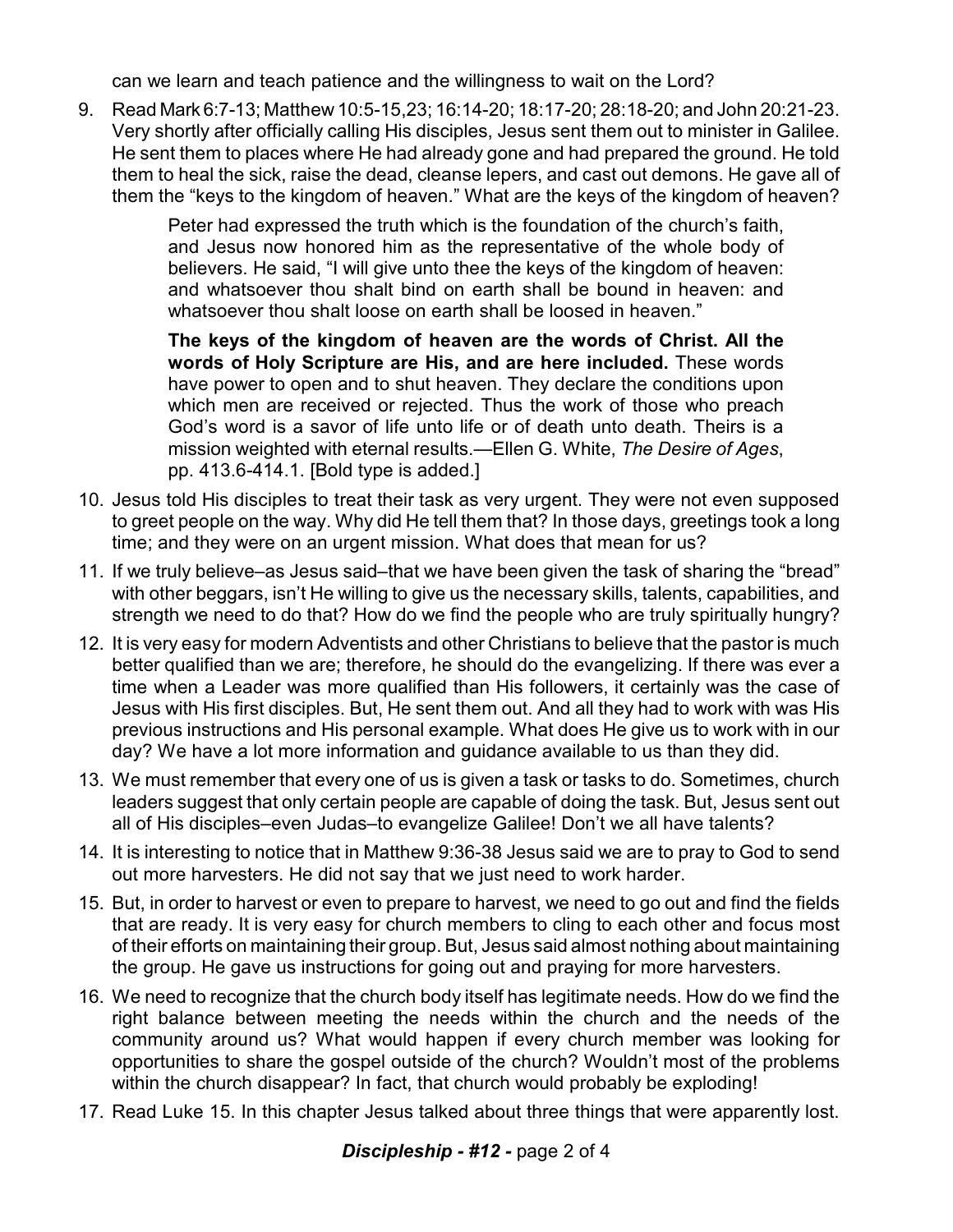*Lost* is a very neutral word, a very generous term for those who are waiting to receive the gospel. We are not to call them rebels or even outsiders. How often do we turn people away by our Adventist vocabulary? When we say someone is lost, we place the burden of finding him on the finder. And if we are faithful followers of Christ, that means us.

- 18. In Luke 15 we notice that the sheep recognized that it was lost, but it did not know how to find its way home. The shepherd placed the ninety-nine other sheep at risk while he searched for the lost one. The woman's coin did not know it was lost. But, it still had value, and the women went searching for it because it had value. The lost son became that way intentionally. He was "lost" because he did not realize the truth about his father. When he finally went home hoping for a better meal, the father showed so much love that he must have wondered why he ever went away. But, when talking with the father, the older brother called himself a slave! He was just as lost as was his brother! And he certainly did not really know his father. Do we know our Father? Could we cause rejoicing to heaven?
- 19. We need to remember why Jesus told these three parables recorded in Luke 15. It was in response to the accusation against Him that He ate with sinners! What would be the equivalent of eating with sinners in our day? Are we so fully grounded in the gospel truth that we are comfortable in associating with people who have differing ideas?
- 20. So, in light of these three stories, how do we become better finders?

This is the service that God has chosen–"to loose the bands of wickedness, to undo the heavy burdens, and to let the oppressed go free, and that ye break every yoke, . . . and that thou hide not thyself from thine own flesh." Isa. 58:6,7. When you see yourselves as sinners saved only by the love of your heavenly Father, you will have tender pity for others who are suffering in sin. You will no longer meet misery and repentance with jealousy and censure. When the ice of selfishness is melted from your hearts, you will be in sympathy with God, and will share His joy in the saving of the lost.—Ellen G. White, *Christ's Object Lessons*, pp. 210.2-3.

21. How does God view a lost world? Do we feel any of the urgency for spreading the gospel that He feels? When Christ sent out the twelve, we are not told how successful they were. Later, when He sent out seventy or seventy-two, they came back rejoicing that even the demons were subject to them. (Luke 10:17) After His death and resurrection, they began to realize the real challenge that they were up against. How did they feel?

> These days of preparation were days of deep heart searching. The disciples felt their spiritual need and cried to the Lord for the holy unction that was to fit them for the work of soul saving. They did not ask for a blessing for themselves merely. They were weighted with the burden of the salvation of souls. They realized that the gospel was to be carried to the world, and they claimed the power that Christ had promised.—Ellen G. White, *The Acts of the Apostles*, p. 37.2.

- 22. Do you honestly feel like a beggar ready to tell other beggars where to find the bread? Have you found the bread? Do you think that you can honestly tell others where and how to discover the gospel? In what ways could you help them?
- 23. Is your church more focused on maintaining and caring for itself? Or, more focused on reaching out to others?
- 24. Read John 15:1-10. What is the essential message of this passage? The only way we can bear fruit is to be attached to the Vine. Do we really understand what is required to be